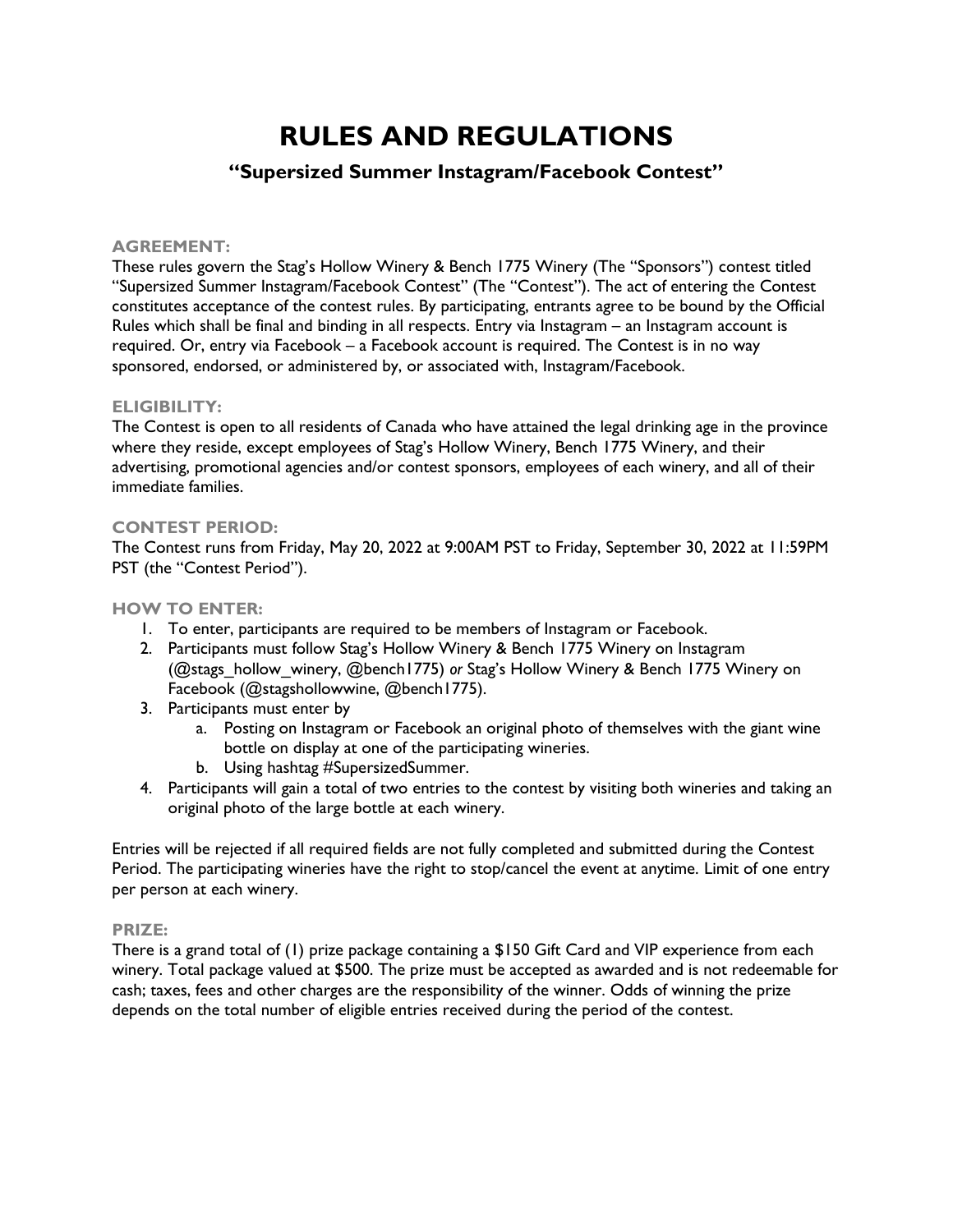#### **PRIZE REDEMPTION:**

The winner (1) will be contacted no later than Monday, October 3, 2022. The winning entry will be chosen by random draw of all eligible entries. Delivery of prizes is included if the winner does not live local to either of the wineries.

To claim the prize, the winner must be able to show valid identification. In the event the wineries are unable to contact the winner within 48 hours, the selected entry could be disqualified and an alternate winner could be selected from all remaining eligible entries. The winner must successfully complete the mathematical skill testing question and contest release form before being deemed the official winner.

#### **RELEASE:**

By participating, entrant agrees to release and hold harmless the Sponsors and their respective subsidiaries, affiliates, suppliers, distributors, advertising/promotion agencies, prize suppliers, each of their respective parent companies and such company's officers, directors, employees and agents (collectively, the "Released Parties") from and against any claim or cause of action, including, but not limited to, personal injury, death, or damage to or loss of property, arising out of participation in the Contest. Prior to receiving any prize, the winner will be required to show valid photo ID and to sign an affidavit of eligibility and release form releasing both wineries of all liability, confirming compliance with the rules and consenting to the use of his or her name and photograph, without further compensation, in any publicity carried out by the sponsors and/or their advertising and promotional agencies. The act of entering the contest gives the sponsors permission to use their name and photo on mediums including, but not limited to: Stag's Hollow Winery & Bench 1775 Winery Instagram pages (@stags\_hollow\_winery, @bench1775) and Stag's Hollow Winery & Bench 1775 Winery Facebook pages (@stagshollowwine, @bench1775).

#### **PRIVACY:**

We will use your personal contact information to administer Contests, including contacting, announcing and promoting prize winners. Contests are run in compliance with each of the wineries *Privacy Policy*.

# **BANNING:**

The sponsors may, in their sole discretion, prohibit any person from entering any contest that they believe to be abusing the contest rules. Such abuse includes entering false information. The sponsors have the right to change, censor, remove, edit any content submitted. Any attempt to tamper with the entry process, interfere with these rules, deliberately damage any website or undermine the administration, security or legitimate operation of the Contest, is a violation of criminal and civil laws, and the sponsors reserve the right to seek damages and/or other relief from all persons responsible for such acts to the fullest extent permitted by law, which may include banning or disqualifying entrants from this and future Contests. Use of any robotic, automatic, programmed or similar entry method or more than one entry during the Promotion Period will void all entries and result in disqualification. The act of entering the Contest constitutes acceptance of the contest rules.

#### **OTHER:**

All decisions of the Sponsors are final. Contests are governed by the laws of British Columbia and the laws of Canada applicable therein. The sponsors and their parent, subsidiary, affiliated and related entities, and the officers, directors, employees, licensees and assignees reserve the right to cancel or modify any contest or the contest rules at any time without notice. All prizes must be accepted as awarded, are non-transferable and are not convertible to cash. The sponsors are not liable if the provider of any part of the prize fails to satisfy its obligations to furnish its portion of the prize. The sponsors and their parent, subsidiary, affiliated and related entities, and the officers, directors, employees, licensees and assignees reserve the right to substitute any prize or portion of the prize with